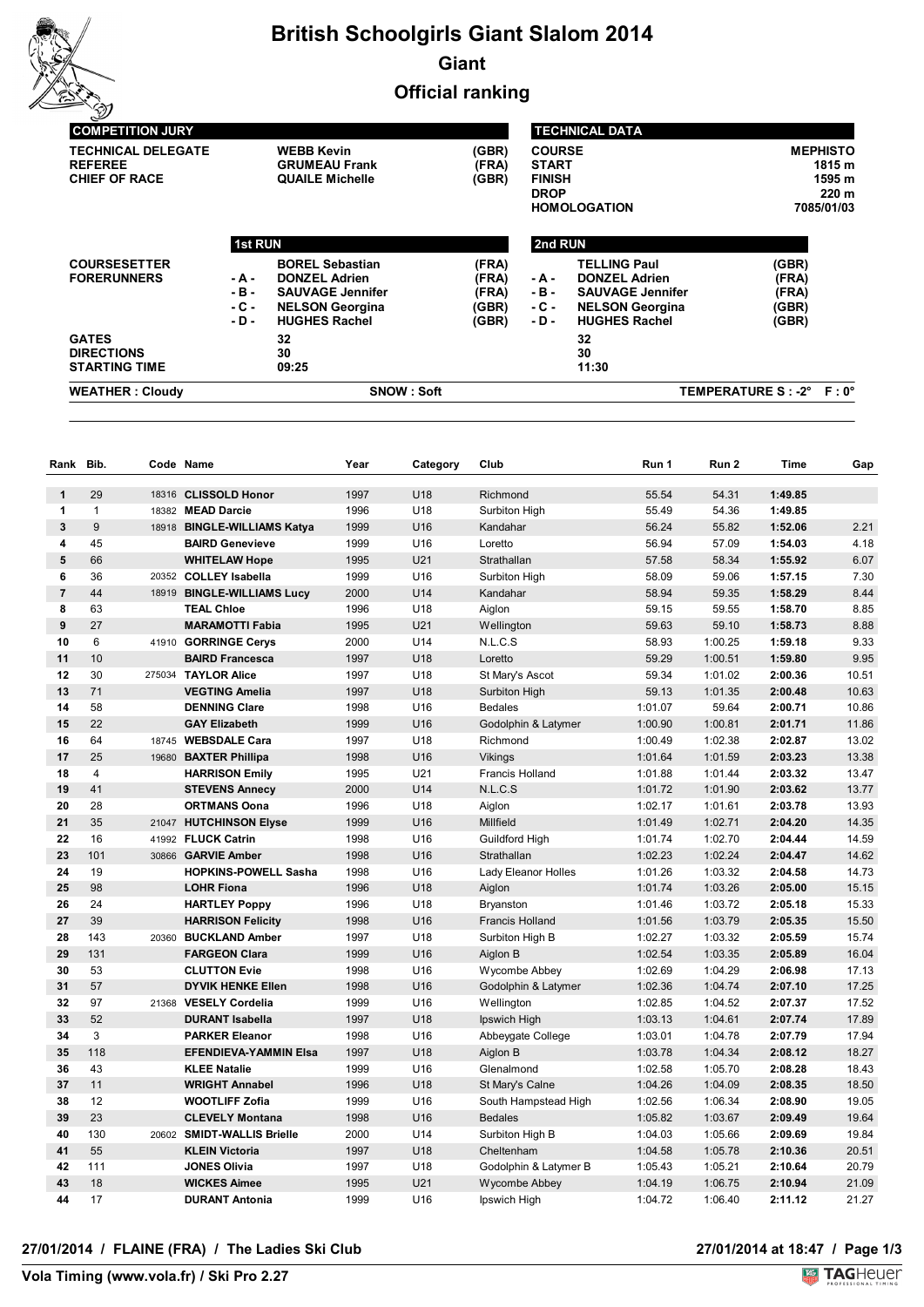## **British Schoolgirls Giant Slalom 2014 Giant Official ranking**

| Rank Bib. |                | Code Name                                  | Year         | Category   | Club                                    | Run 1              | Run 2              | Time               | Gap            |
|-----------|----------------|--------------------------------------------|--------------|------------|-----------------------------------------|--------------------|--------------------|--------------------|----------------|
| 45        | 13             | <b>BELL Tara</b>                           | 1997         | U18        | Kings Taunton                           | 1:07.30            | 1:03.87            | 2:11.17            | 21.32          |
| 46        | 117            | <b>WILLIAMS Alice</b>                      | 1996         | U18        | Surbiton High B                         | 1:04.18            | 1:07.09            | 2:11.27            | 21.42          |
| 47        | 21             | 21658 COLE Hannah                          | 1998         | U16        | <b>St Swithuns</b>                      | 1:05.33            | 1:05.96            | 2:11.29            | 21.44          |
| 48        | 90             | <b>GILDER Georgie</b>                      | 1997         | U18        | Cheltenham                              | 1:04.75            | 1:06.74            | 2:11.49            | 21.64          |
| 49        | 89             | <b>MANN Isabelle</b>                       | 1999         | U16        | <b>Lady Eleanor Holles</b>              | 1:05.54            | 1:06.10            | 2:11.64            | 21.79          |
| 50        | 61             | <b>BARROW Alexa</b>                        | 1998         | U16        | <b>Tudor Hall</b>                       | 1:03.88            | 1:07.80            | 2:11.68            | 21.83          |
| 51        | 20             | <b>LAWRENCE Annabel</b>                    | 1997         | U18        | Cheltenham                              | 1:04.78            | 1:07.18            | 2:11.96            | 22.11          |
| 52        | 59             | <b>LESUER Jemima</b>                       | 1996         | U18        | Bryanston                               | 1:04.67            | 1:07.40            | 2:12.07            | 22.22          |
| 53        | 42             | <b>GRACE Serena</b>                        | 1999         | U16        | Snowsports                              | 1:03.56            | 1:08.65            | 2:12.21            | 22.36          |
| 54        | 121            | <b>JACKSON Molly</b>                       | 1999         | U16        | Lady Eleanor Holles B                   | 1:04.38            | 1:07.84            | 2:12.22            | 22.37          |
| 55        | 56             | <b>HARRISON Natalie</b>                    | 1999         | U16        | <b>St Swithuns</b>                      | 1:05.64            | 1:07.43            | 2:13.07            | 23.22          |
| 56        | 34             | <b>GORDON Ania</b>                         | 1996         | U18        | City of London                          | 1:05.49            | 1:07.81            | 2:13.30            | 23.45          |
| 57        | 51             | 21101 WEEKS Georgia                        | 2001         | U14        | Guildford High                          | 1:05.98            | 1:07.78            | 2:13.76            | 23.91          |
| 58        | 96             | <b>CARTER Jessica</b>                      | 1999         | U16        | <b>Tudor Hall</b>                       | 1:05.70            | 1:08.19            | 2:13.89            | 24.04          |
| 59        | 106            | <b>PARKER Emily</b>                        | 1997         | U18        | Cheltenham B                            | 1:05.59            | 1:08.40            | 2:13.99            | 24.14          |
| 60        | 88             | <b>VELLACOTT Rosanna</b>                   | 1995         | U21        | Wycombe Abbey                           | 1:05.24            | 1:08.83            | 2:14.07            | 24.22          |
| 61        | $\sqrt{7}$     | <b>THOMPSON Alice</b>                      | 1998         | U16        | Snowsports                              | 1:06.35            | 1:07.90            | 2:14.25            | 24.40          |
| 62        | 80             | <b>STUART Alexandra</b>                    | 1998         | U16        | Loretto                                 | 1:05.31            | 1:09.25            | 2:14.56            | 24.71          |
| 63        | 77             | <b>GRACE Georgina</b>                      | 2001         | U14        | Snowsports                              | 1:05.37            | 1:09.23            | 2:14.60            | 24.75          |
| 64        | 14             | <b>MORLEY Trix</b>                         | 2000         | U14        | St Leonards Mayfield                    | 1:07.03            | 1:07.62            | 2:14.65            | 24.80          |
| 65        | 93             | <b>GOODFELLOW Jemima</b>                   | 1999         | U16        | <b>Bedales</b>                          | 1:08.10            | 1:06.77            | 2:14.87            | 25.02          |
| 66        | 69             | <b>BERESFORD-WEST Ella</b>                 | 1997         | U18        | City of London                          | 1:06.86            | 1:08.29            | 2:15.15            | 25.30          |
| 67        | 115            | <b>FULFORD Annabelle</b>                   | 1997         | U18        | Wycombe Abbey B                         | 1:06.82            | 1:08.83            | 2:15.65            | 25.80          |
| 68<br>69  | 26<br>100      | <b>BEALBY Marina</b>                       | 1997<br>1998 | U18        | <b>Tudor Hall</b>                       | 1:09.68            | 1:06.16<br>1:09.93 | 2:15.84            | 25.99<br>26.28 |
| 70        | 47             | <b>JABRE Gabriella</b><br>DI FILLIPO Elle  | 2000         | U16<br>U14 | St Mary's Ascot<br>South Hampstead High | 1:06.20<br>1:06.13 | 1:10.20            | 2:16.13<br>2:16.33 | 26.48          |
| 71        | 32             | <b>LEACH Catherine</b>                     | 1997         | U18        | Sherborne                               | 1:08.03            | 1:08.36            | 2:16.39            | 26.54          |
| 72        | 128            | <b>JANI Alisha</b>                         | 1999         | U16        | Wycombe Abbey B                         | 1:07.97            | 1:08.66            | 2:16.63            | 26.78          |
| 73        | 141            | <b>LEWIS Charlotte</b>                     | 1998         | U16        | Wycombe Abbey B                         | 1:07.28            | 1:09.47            | 2:16.75            | 26.90          |
| 74        | 103            | <b>SMITH Alice</b>                         | 1997         | U18        | <b>Blundells</b>                        | 1:09.43            | 1:07.46            | 2:16.89            | 27.04          |
| 75        | 114            | <b>COLE Mia</b>                            | 1999         | U16        | Richmond B                              | 1:07.66            | 1:09.75            | 2:17.41            | 27.56          |
| 76        | 87             | <b>ROYAL Natasha</b>                       | 1999         | U16        | Ipswich High                            | 1:09.30            | 1:08.24            | 2:17.54            | 27.69          |
| 77        | 110            | <b>WALDON Harriet</b>                      | 2000         | U14        | St Swithuns B                           | 1:09.36            | 1:08.81            | 2:18.17            | 28.32          |
| 78        | 102            | <b>KERR Clementine</b>                     | 1999         | U16        | Sherborne                               | 1:08.06            | 1:10.14            | 2:18.20            | 28.35          |
| 79        | 125            | <b>MELDRAM Lauren</b>                      | 1999         | U16        | Guildford High B                        | 1:09.33            | 1:08.89            | 2:18.22            | 28.37          |
| 80        | 113            | <b>ASLANGUL Aurelia</b>                    | 1999         | U16        | St Mary's Ascot B                       | 1:08.25            | 1:10.51            | 2:18.76            | 28.91          |
| 81        | 15             | <b>WEBER Stephanie</b>                     | 2001         | U14        | Woldingham                              | 1:08.10            | 1:10.80            | 2:18.90            | 29.05          |
| 82        | 120            | <b>SMART Millie</b>                        | 1999         | U16        | St Mary's Calne B                       | 1:09.16            | 1:10.10            | 2:19.26            | 29.41          |
| 83        | 99             | <b>WRIGHT Annabelle</b>                    | 1998         | U16        | Richmond                                | 1:09.74            | 1:09.54            | 2:19.28            | 29.43          |
| 84        | 123            | <b>LONGDEN Lara</b>                        | 1999         | U16        | St Swithuns B                           | 1:09.73            | 1:10.15            | 2:19.88            | 30.03          |
| 85        | 138            | <b>HIGGO Annie</b>                         | 1998         | U16        | Guildford High B                        | 1:10.54            | 1:10.13            | 2:20.67            | 30.82          |
| 86        | 144            | VALENZUELA LOMBERA Mariana                 | 1996         | U18        | Aiglon B                                | 1:10.34            | 1:10.71            | 2:21.05            | 31.20          |
| 87        | 49             | <b>EDWARDS Georgia</b>                     | 1998         | U16        | St Leonards Mayfield                    | 1:08.49            | 1:12.93            | 2:21.42            | 31.57          |
| 88<br>89  | 38<br>46       | <b>PARKER Gabriella</b>                    | 2001         | U14<br>U18 | Abbeygate College                       | 1:08.84<br>1:09.81 | 1:12.75            | 2:21.59<br>2:21.68 | 31.74<br>31.83 |
| 90        | 67             | <b>MARRIOTT Lily</b><br><b>LEACH Flora</b> | 1996<br>2000 | U14        | St Mary's Calne<br>Sherborne            | 1:10.13            | 1:11.87<br>1:11.63 | 2:21.76            | 31.91          |
| 91        | $\overline{c}$ | <b>HALESTRAP Holly</b>                     | 1999         | U16        | Downe House                             | 1:07.25            | 1:14.58            | 2:21.83            | 31.98          |
| 92        | 105            | <b>WOODBRIDGE Lily</b>                     | 2000         | U14        | Millfield                               | 1:12.75            | 1:09.46            | 2:22.21            | 32.36          |
| 93        | 122            | <b>KINGHAM Islay</b>                       | 1998         | U16        | Downe House B                           | 1:10.53            | 1:11.74            | 2:22.27            | 32.42          |
| 94        | 83             | <b>McLEAN Ellie</b>                        | 1996         | U18        | Kings Taunton                           | 1:10.65            | 1:11.67            | 2:22.32            | 32.47          |
| 95        | 37             | <b>HALESTRAP Storm</b>                     | 2001         | U14        | Downe House                             | 1:09.02            | 1:13.32            | 2:22.34            | 32.49          |
| 96        | 72             | <b>EDMISTON Zara</b>                       | 2000         | U14        | Downe House                             | 1:09.04            | 1:13.37            | 2:22.41            | 32.56          |
| 97        | 119            | <b>SALEMO Isobel</b>                       | 2000         | U14        | Cheltenham B                            | 1:10.70            | 1:11.91            | 2:22.61            | 32.76          |
| 98        | 136            | <b>GEORGULAS KOLLAKIS Virginia</b>         | 1998         | U16        | St Swithuns B                           | 1:10.90            | 1:12.05            | 2:22.95            | 33.10          |
| 99        | 112            | <b>SEBO Samantha</b>                       | 1999         | U16        | Guildford High B                        | 1:11.54            | 1:11.77            | 2:23.31            | 33.46          |
| 100       | 91             | <b>HARRISON Emma</b>                       | 1997         | U18        | St Swithuns                             | 1:11.12            | 1:12.26            | 2:23.38            | 33.53          |
| 101       | 81             | <b>BROMAGE lona</b>                        | 1997         | U18        | St Mary's Calne                         | 1:10.15            | 1:13.39            | 2:23.54            | 33.69          |
| 102       | 137            | <b>COLEGRAVE India</b>                     | 2000         | U14        | Godolphin & Latymer B                   | 1:12.46            | 1:11.89            | 2:24.35            | 34.50          |
| 103       | 124            | <b>BASIROV Emma</b>                        | 1997         | U18        | Godolphin & Latymer B                   | 1:11.95            | 1:12.43            | 2:24.38            | 34.53          |
| 104       | 94             | <b>MASON Charlotte</b>                     | 1996         | U18        | Bryanston                               | 1:12.55            | 1:12.01            | 2:24.56            | 34.71          |
| 105       | 68             | <b>UNSWORTH-WHITE Samantha</b>             | 2000         | U14        | <b>Blundells</b>                        | 1:13.48            | 1:11.10            | 2:24.58            | 34.73          |
| 106       | 60             | <b>LEVENE Grace</b>                        | 2001         | U14        | Vikings                                 | 1:12.60            | 1:12.54            | 2:25.14            | 35.29          |
| 107       | 132            | <b>HARRISON Annabel</b>                    | 2000         | U14        | Cheltenham B                            | 1:11.56            | 1:15.27            | 2:26.83            | 36.98          |
| 108       | 79             | <b>LUARD Isabella</b>                      | 1997         | U18        | Kandahar                                | 1:13.75            | 1:14.08            | 2:27.83            | 37.98          |
| 109       | 86             | <b>TWINE Natalie</b>                       | 1996         | U18        | Guildford High                          | 1:13.07            | 1:15.21            | 2:28.28            | 38.43          |